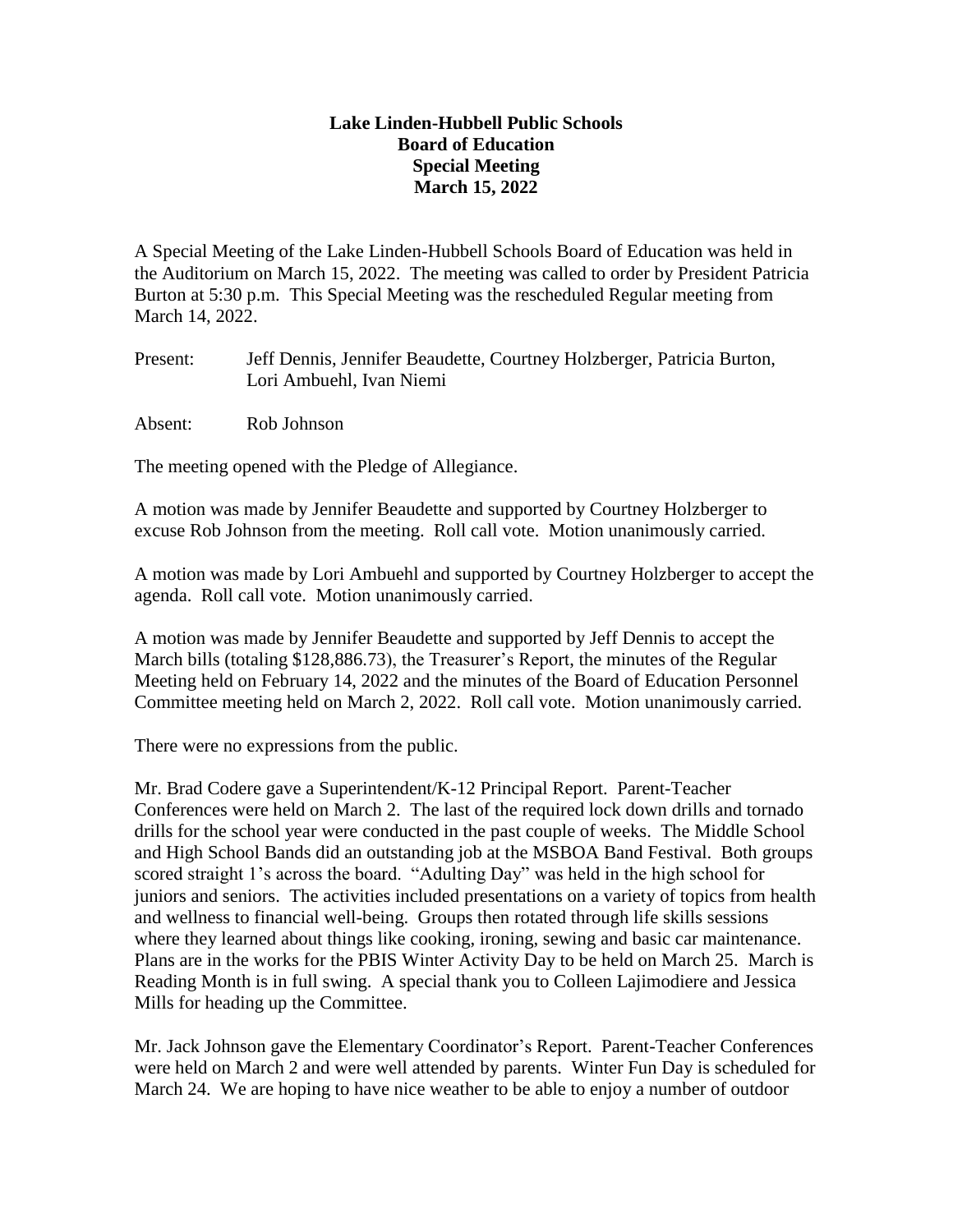activities. March is Reading Month is off to a good start. The theme this year is "We are Hooked on Some Good Reads." The Web Publishing class put together a file of "guest reader" virtual stories that are available to all of the elementary classrooms. A food drive supporting the CLK Food Pantry was held in the elementary. The turnout was very good with 18 boxes of food donated. The Little Lakes Preschool program has 12 students enrolled. The remaining funds from the Child Care Stabilization Grant will be used to update equipment on the playground. Preschool and Kindergarten registration for the 2022-2023 school year will be held on April 13. We have a tentative schedule for the trip to Camp Nesbit in May. Between Dollar Bay and Lake Linden, we will have approximately 49 students attending.

Mr. Jack Kumpula gave an Athletic Director's Report.

Mr. Brad Fortin gave a Maintenance Report.

Mr. John Kurkowski gave a Transportation Report.

Patricia Burton gave a report on the Board of Education Personnel Committee meeting that was held on March 2, 2002.

A motion was made by Jennifer Beaudette and supported by Courtney Holzberger to recognize student athletes for honors earned. Roll call vote. Motion unanimously carried.

A motion was made by Jeff Dennis and supported by Lori Ambuehl to borrow the sum of Three Hundred and Seventy-Five Thousand Dollars (\$375,000.00) to pay for current operating expenses for the fiscal year 2021-2022. Roll call vote. Motion unanimously carried.

A motion was made by Jennifer Beaudette and supported by Lori Ambuehl to select recipients for the 2021-2022 Lake Linden-Hubbell – Copper Country Association of School Boards awards to be presented at the CCASB Spring Banquet. Outstanding Education Employee - Rose Beveridge; School Service Award – LL-H Maintenance and Transportation Staff; Student Impact Award - Mason Codere, Travis Ongie and Paulus Anttila. Roll call vote. Motion unanimously carried.

A motion was made by Lori Ambuehl and supported by Jennifer Beaudette to approve William Roberts as the 2022 Commencement Speaker. Roll call vote. Motion unanimously carried.

A motion was made by Jennifer Beaudette and supported by Courtney Holzberger to approve the employment of Brett Poissant in the position of  $5<sup>th</sup>$ -6<sup>th</sup> Grade Boys Basketball Coach for the 2021-2022 school year. Roll call vote. Motion unanimously carried.

A motion was made by Jeff Dennis and supported by Courtney Holzberger to approve the Amendment to the 2021-2022 Superintendent Contract with a revised annual salary of \$94,000.00. Roll call vote. Motion unanimously carried.